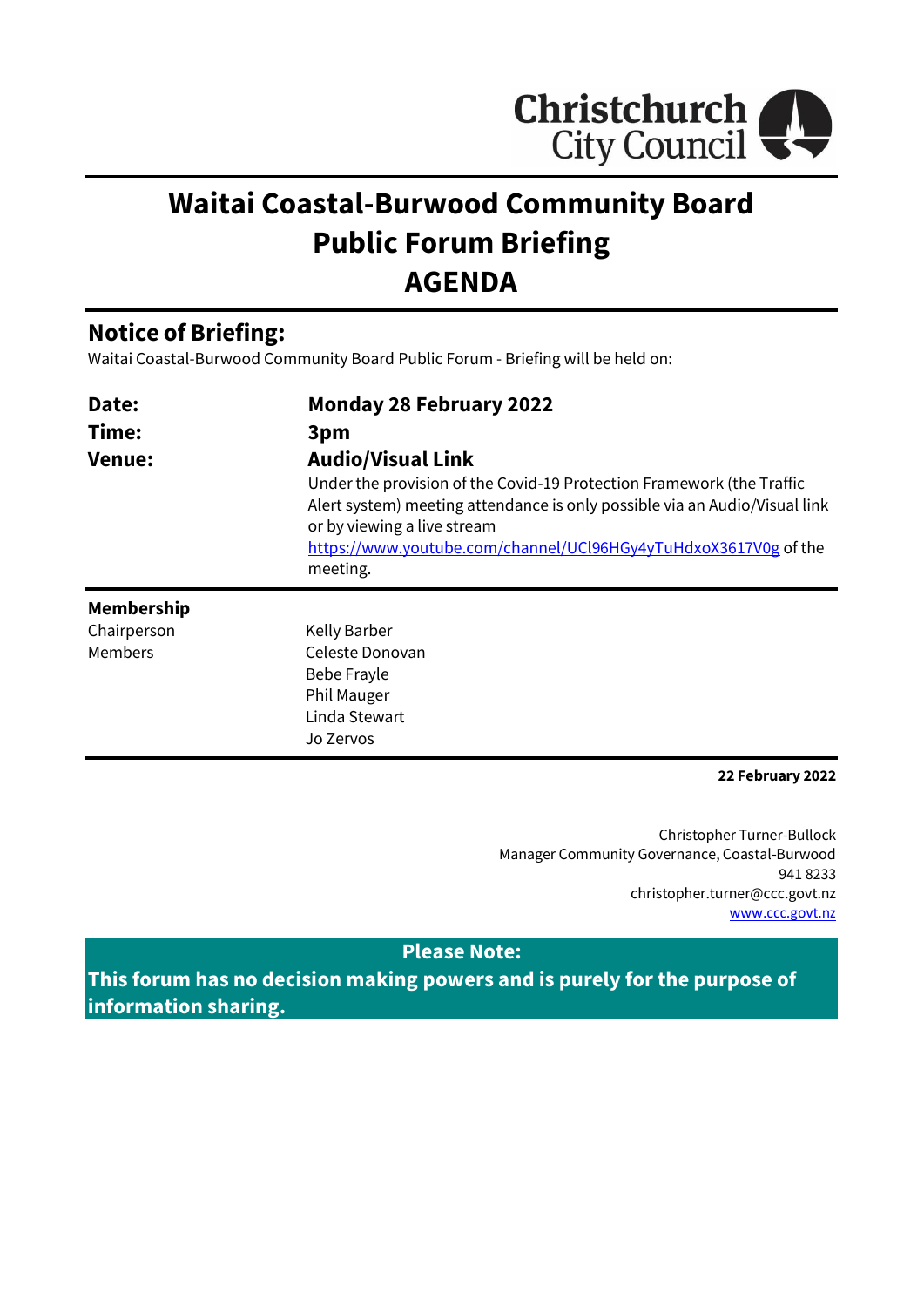

### **TABLE OF CONTENTS**

| 1. |                                                                              |
|----|------------------------------------------------------------------------------|
|    | <b>BRIEFING ITEMS</b>                                                        |
| 2. | Council Parks, Regional Parks (Coastal and Plains), Residential Red Zone and |
|    | The time allocated for this briefing is 1 hour.                              |
| 3. |                                                                              |
|    | The time allocated for this briefing is 30 minutes.                          |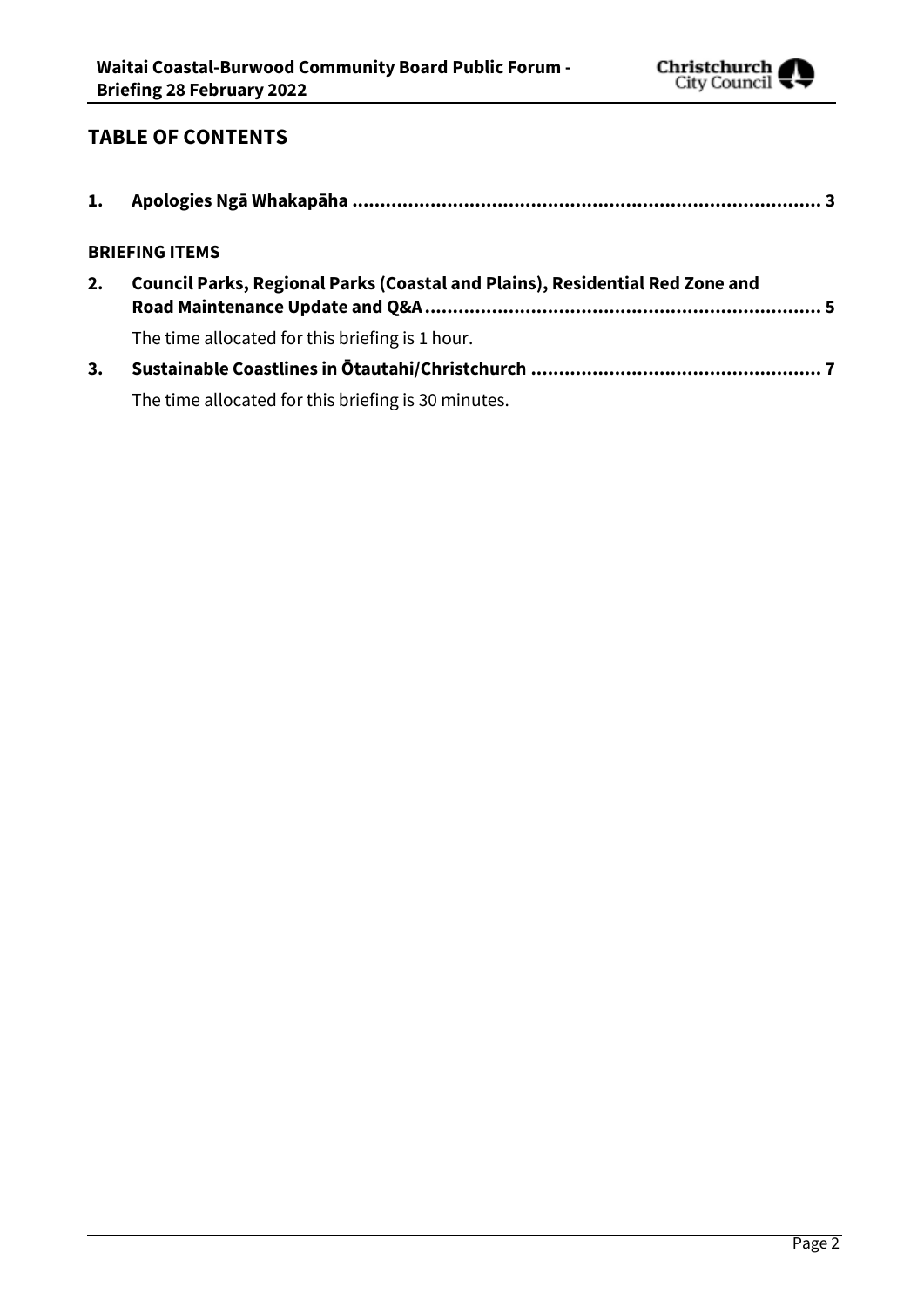

# <span id="page-2-0"></span>**1. Apologies Ngā Whakapāha**

At the close of the agenda no apologies had been received.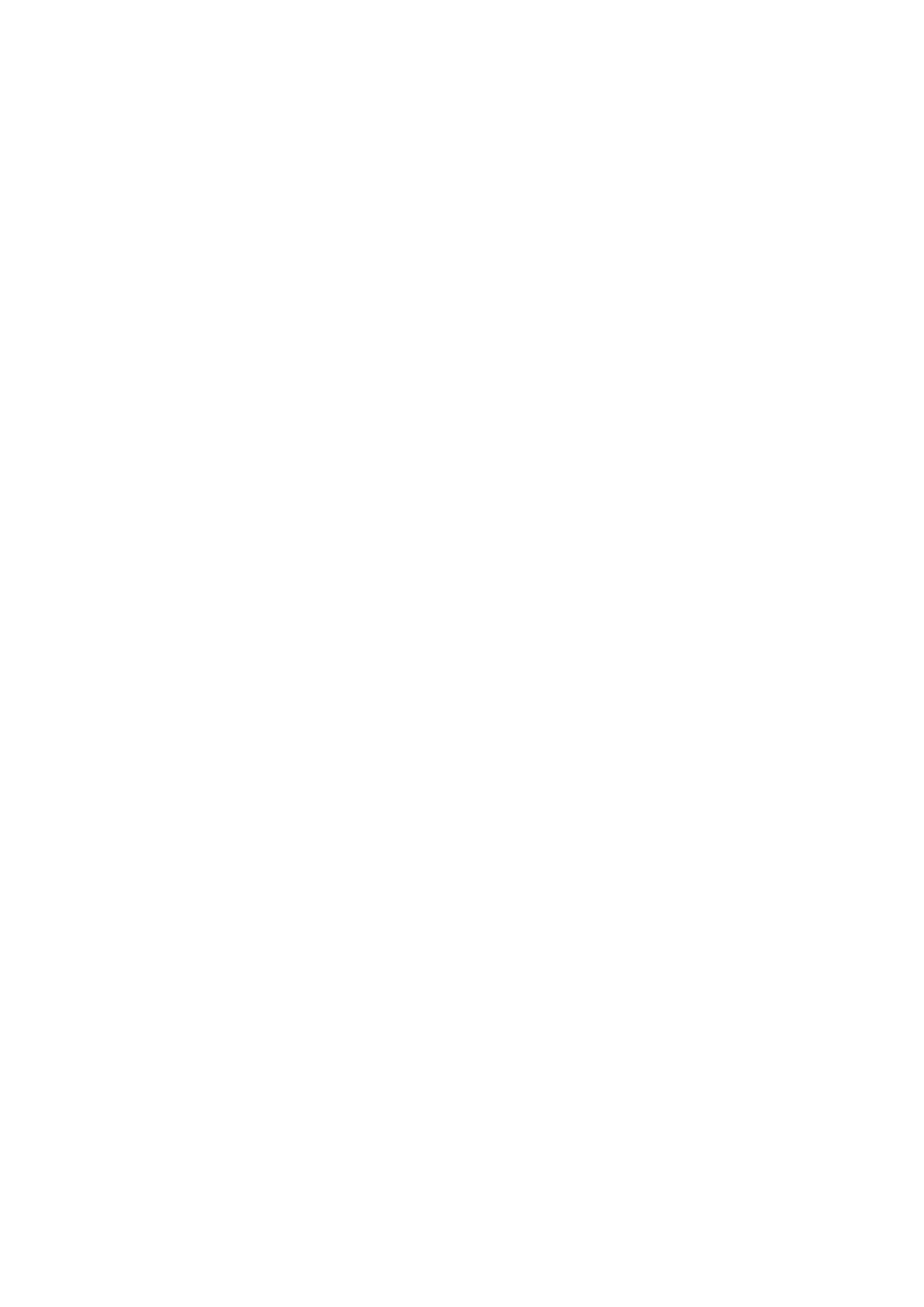

# <span id="page-4-0"></span>**2. Council Parks, Regional Parks (Coastal and Plains), Residential Red Zone and Road Maintenance Update and Q&A**

| <b>Reference Te Tohutoro:</b> | 22/165273                                                                                                                                                                                                                                                                                                                                                                                  |
|-------------------------------|--------------------------------------------------------------------------------------------------------------------------------------------------------------------------------------------------------------------------------------------------------------------------------------------------------------------------------------------------------------------------------------------|
| Presenter(s) Te kaipāhō:      | Bridie Gibbings - Team Leader Parks Sector North<br>Neville Tucker - Lead Road Landscapes, Road Amenity and Asset<br>Protection, Transport and Waste Management<br>Brenden Winder - Manager Residential Red Zone, Parks<br>Courtney Reid - Community Partnership Ranger, Residential Red<br>Zone, Parks<br>Robbie Hewson - Head Ranger, Coastal and Plains - Regional<br><b>Parks Team</b> |

#### **1. Detail Te Whakamahuki**

| <b>Timing</b>                             | This briefing is expected to last for 1 hour.                                                                                                                                                                                                                                                                                                                                                                               |
|-------------------------------------------|-----------------------------------------------------------------------------------------------------------------------------------------------------------------------------------------------------------------------------------------------------------------------------------------------------------------------------------------------------------------------------------------------------------------------------|
| Purpose /<br>Origin of<br><b>Briefing</b> | Representatives from the Parks Unit, Regional Parks, Residential Red Zone Team and Road<br>Maintenance Unit will provide the Board with an update on what their units work<br>responsibilities are and to provide the Board with a verbal update on their work schedules<br>for the two wards.<br>Staff in attendance will be available to answer questions previously provided by the Board<br>on behalf of the Community. |
| <b>Background</b>                         | The Board requested a briefing with staff and the community in relation to maintenance<br>concerns in the ward area.                                                                                                                                                                                                                                                                                                        |
|                                           | The Board indicated that they would like staff to be available to answer questions and<br>concerns raised by the Community.                                                                                                                                                                                                                                                                                                 |
| <b>Key Issues</b>                         | Not applicable.                                                                                                                                                                                                                                                                                                                                                                                                             |
| <b>Next Steps</b>                         | Not applicable.                                                                                                                                                                                                                                                                                                                                                                                                             |
| <b>Useful Links</b>                       | Not applicable.                                                                                                                                                                                                                                                                                                                                                                                                             |

## **Attachments Ngā Tāpirihanga**

There are no attachments to this coversheet.

### **Signatories Ngā Kaiwaitohu**

| Author             | <sup>1</sup> Cindy Sheppard - Community Board Advisor                      |
|--------------------|----------------------------------------------------------------------------|
| <b>Approved By</b> | Christopher Turner-Bullock - Manager Community Governance, Coastal-Burwood |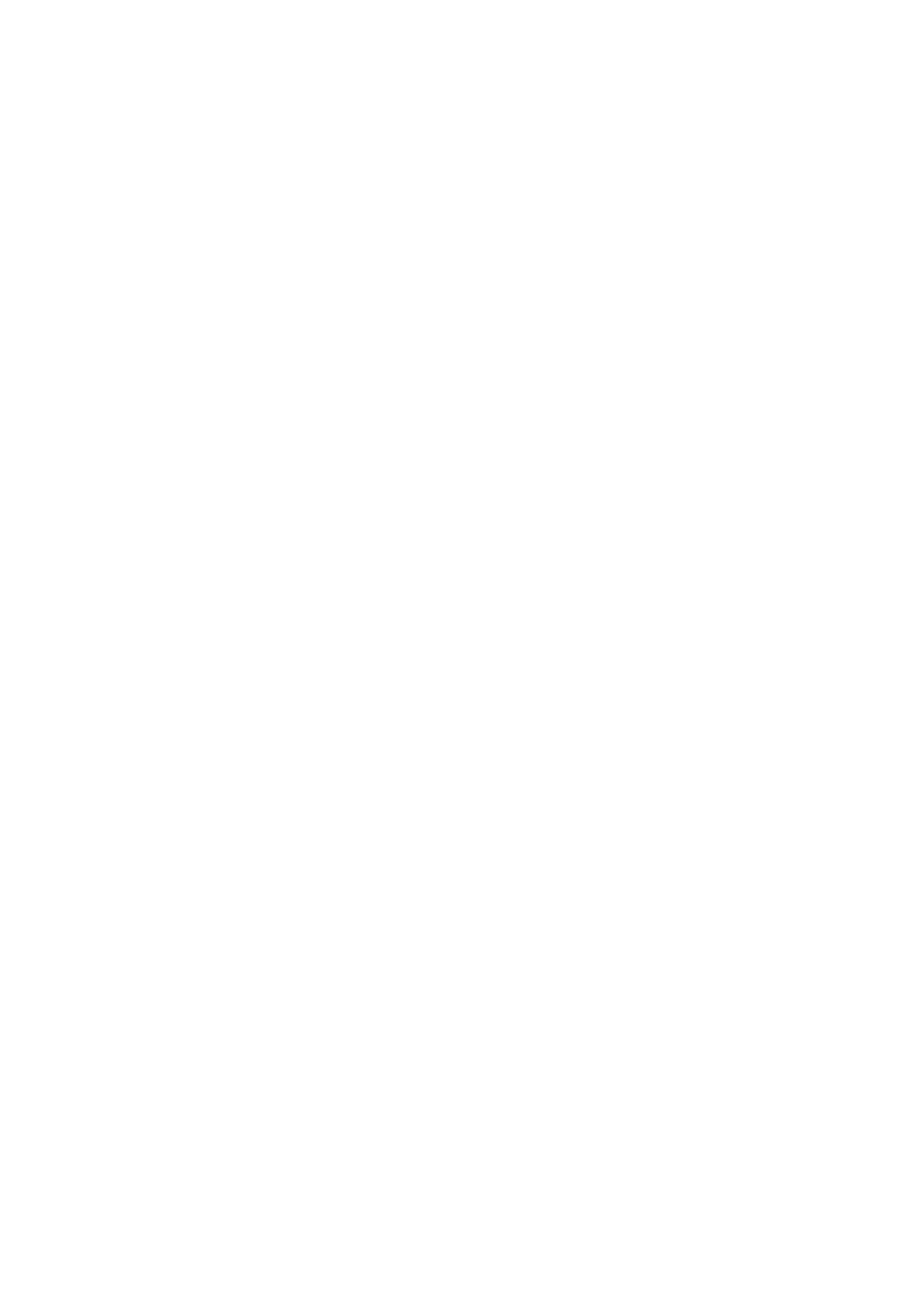

# <span id="page-6-0"></span>**3. Sustainable Coastlines in Ōtautahi/Christchurch**

**Reference Te Tohutoro:** 22/203685 **Presenter(s) Te kaipāhō :** Emma Hunter, Programme Coordinator

#### **1. Detail Te Whakamahuki**

| <b>Timing</b>                             | This briefing is expected to last for 30 minutes.                                                                                                                                                                                                                                                                                                                                                                                                                                                                                                                                                                                                                                                                                                                                  |
|-------------------------------------------|------------------------------------------------------------------------------------------------------------------------------------------------------------------------------------------------------------------------------------------------------------------------------------------------------------------------------------------------------------------------------------------------------------------------------------------------------------------------------------------------------------------------------------------------------------------------------------------------------------------------------------------------------------------------------------------------------------------------------------------------------------------------------------|
|                                           | The perils of pre-production pellet pollution in the Avon-Heathcote Estuary/Ihutai.                                                                                                                                                                                                                                                                                                                                                                                                                                                                                                                                                                                                                                                                                                |
| Purpose /<br>Origin of<br><b>Briefing</b> | Emma Hunter will be presenting her MSc research on the "Quantification and<br>Characterisation of Pre-Production Pellet Pollution in the Avon-Heathcote Estuary/Ihutai,<br>Aotearoa-New Zealand" to raise awareness of this issue and encourage discussion around<br>solutions.                                                                                                                                                                                                                                                                                                                                                                                                                                                                                                    |
|                                           | In addition, Emma has started working for Sustainable Coastlines: a charity enabling<br>people to look after coastlines and waterways. She with be introducing this organisation<br>and the work they are doing in Otautahi/Christchurch.                                                                                                                                                                                                                                                                                                                                                                                                                                                                                                                                          |
|                                           | Emma is a recent graduate from Edinburgh Napier University with a Masters of Science in<br>Wildlife Biology and Conservation. Plastic pollution was the focus of the degree's research<br>component.                                                                                                                                                                                                                                                                                                                                                                                                                                                                                                                                                                               |
| <b>Background</b>                         | The Avon-Heathcote Estuary/Ihutai in Aotearoa-New Zealand, an important wildlife<br>habitat, was assessed for the presence and characteristics of pre-production<br>pellets. During the manufacture of plastic products, virgin pre-production plastic pellets<br>are melted and formed into the desired plastic item, often requiring thousands of pellets to<br>create a single item. Unfortunately, these plastic pellets end up in the environment<br>through accidental loss during transport, human handling error and run-off from<br>manufacturing plants. Pre-production pellets pose a chemical and physical threat to<br>wildlife by being mistaken for prey items, being unintentionally ingested via filter-feeding<br>or indirectly ingested through the food chain. |
| <b>Key Issues</b>                         | Plastic pollution<br>$\bullet$                                                                                                                                                                                                                                                                                                                                                                                                                                                                                                                                                                                                                                                                                                                                                     |
| <b>Next Steps</b>                         | Sustainable Coastlines are hosting an Ōtautahi Christchurch Coastline Clean-up at New<br>Brighton beach on 26th March.                                                                                                                                                                                                                                                                                                                                                                                                                                                                                                                                                                                                                                                             |
| <b>Useful Links</b>                       | Research Paper: https://www.mdpi.com/2673-8929/1/1/5<br>Clean-up Event:<br>https://sustainablecoastlines.org/event/otautahi-christchurch-coastline-clean-up/                                                                                                                                                                                                                                                                                                                                                                                                                                                                                                                                                                                                                       |

## **Attachments Ngā Tāpirihanga**

There are no attachments to this coversheet.